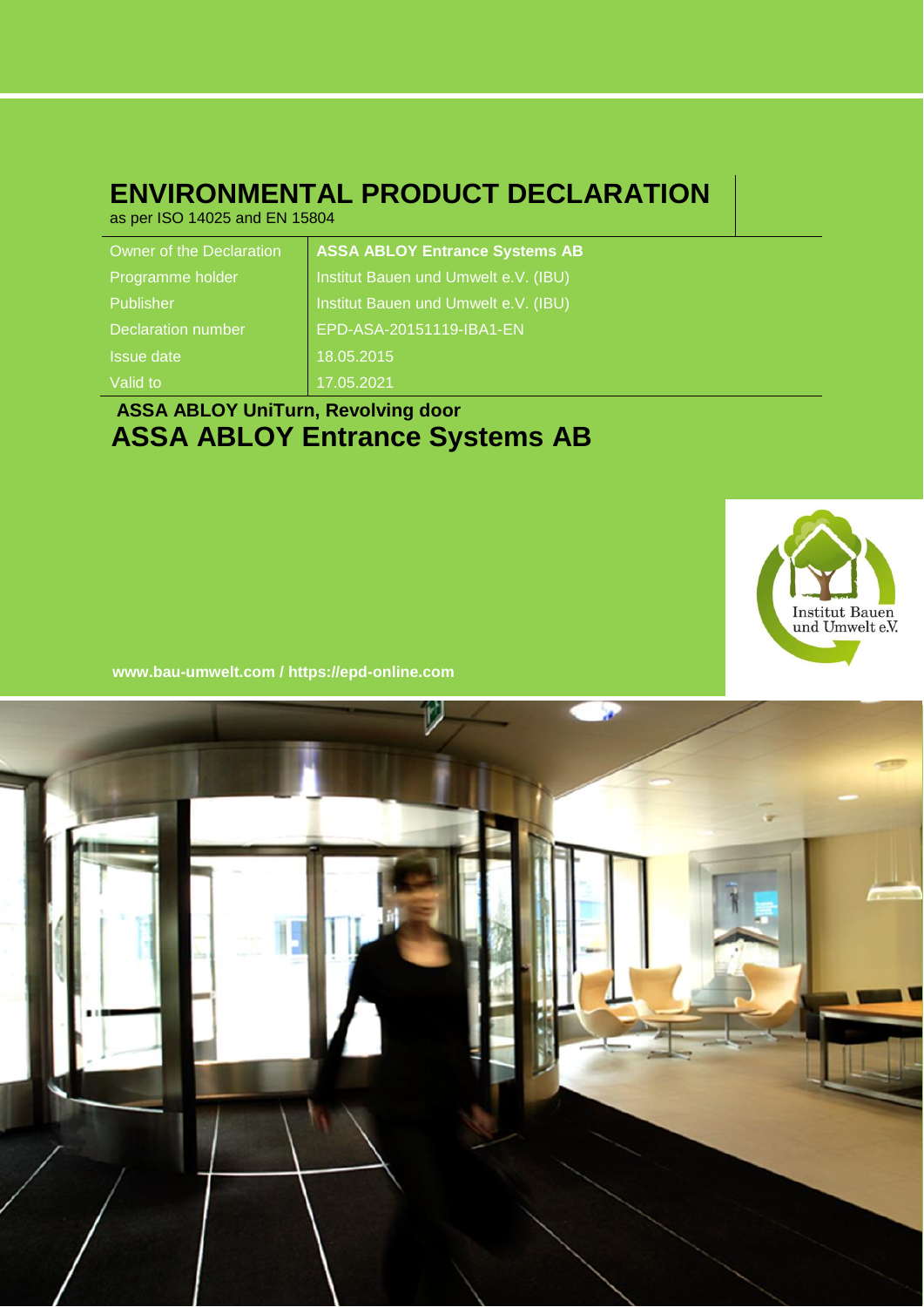### **1. General Information**

#### **ASSA ABLOY Entrance Systems AB ASSA ABLOY UniTurn, Revolving**

#### **Programme holder**

IBU - Institut Bauen und Umwelt e.V. Panoramastr. 1 10178 Berlin Germany

#### **Declaration number**

EPD-ASA-20151119-IBA1-EN

#### **This Declaration is based on the Product Category Rules:**

IBU: PCR Automatic doors, automatic gates, and revolving door systems (door systems) (PCR tested and approved by the independent expert

committee (SVA))

#### **Issue date** 18.05.2015

**Valid to** 17.05.2021

rvermages

Prof. Dr.-Ing. Horst J. Bossenmayer Prof. Dr.-Ing. Horst J. Bossenmayer<br>(President of Institut Bauen und Umwelt e.V.) internally internally internally internally externally

un 1111 Dr.-Ing. Burkhart Lehmann

(Managing Director IBU)

#### **2. Product**

#### **2.1 Product description**

#### **Product name:** ASSA ABLOY UniTurn **Product characteristic:**

Two-wing high capacity revolving door Pedestrian automatic revolving doors are installations that serve to automatically regulate the flow of people in residential and non-residential buildings while providing high thermal performance.

- Automatic revolving doors are made up of various assemblies mainly consisting of a support structure, glazing, drive unit, controller and safety equipment.
- Revolving doors also feature elements that are designed to simplify their installation, operation, and maintenance.
- Revolving doors are typically made of metal, plastic and glass and are available in several designs for a range of requirements in diverse building types.

The ASSA ABLOY UniTurn range is the optimal solution for high pedestrian traffic flow whilst maintaining highest standard of safety for the user. The two-wing automatic revolving door has the largest compartments in relation to the diameter of the revolving door within our portfolio and the door is

### **door**

**Owner of the Declaration** ASSA ABLOY Entrance Systems AB Lodjursgatan 10 SE-261 44 Landskrona Sweden

#### **Declared product / Declared unit**

This declaration represents 1 revolving door consisting of 2 door leaves and surrounding frame with internal diameter of 4.8 m and internal height of 2.2 m.

#### **Scope:**

This declaration and its LCA study is relevant to the revolving door ASSA ABLOY UniTurn. The final assembly and production stage occurs in Ostrov u Stribra, Czech Republic at ASSA ABLOY ES Production s.r.o at: D5 Logistic Park 34901 Ostrov u Stribra, Czech Republic. Components are sourced from international tier one suppliers. ASSA ABLOY UniTurn door sizes vary according to project requirements; a door with internal diameter of 4.8 m is used in this declaration. The owner of the declaration shall be liable for the underlying information and evidence; the IBU shall not be liable with respect to manufacturer information, life cycle assessment data and evidences

#### **Verification**

The CEN Standard EN 15804 serves as the core PCR

Independent verification of the declaration and data according to ISO 14025

Dr. Wolfram Trinius (Independent verifier appointed by SVA)

designed so that operation is not affected or interrupted by winds or by users pushing the door wings. A unique design option is additional automatic sliding door in the centre of the unit, providing even more flexibility from the revolving door. The rotating section of the ASSA ABLOY UniTurn has two enclosed triangular display sections, ideal for campaigns, information or advertising.

The door has 4 primary parts:

1) Door leafs

2) Frame

- 3) Floor track
- 4) Operating system

The ASSA ABLOY UniTurn has been designed to meet all operational and safety requirements in the European Directives and the standards issued by the European Standardization Committee (CEN).

#### **2.2 Application**

The two-wing, high-capacity ASSA ABLOY UniTurn is an automatic revolving door developed to provide draught free access to buildings. The door is designed to offer continuous use, a high degree of safety and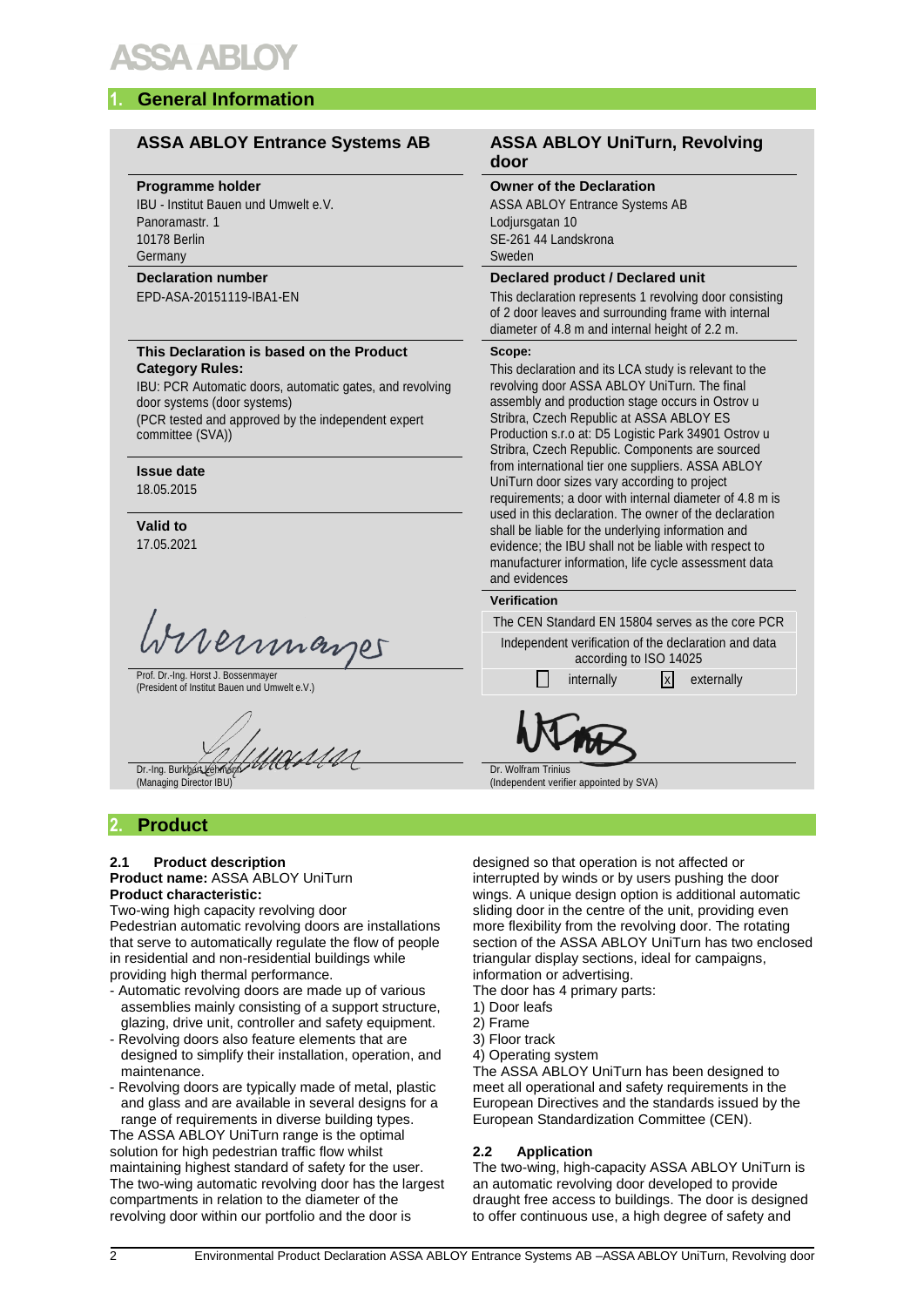maximum lifetime. The system is self-adjusting to the effects caused by normal variations in the weather conditions and to minor friction changes caused by e.g. dust and dirt. The door can be used indoors or outdoors.

Automatic revolving doors are utilized to provide entrance and exit capabilities for many different building types.

- Typical applications are found in:
- Commercial buildings
- Healthcare facilities
- Hospitality facilities
- Transportation
- Sporting venues

#### **2.3 Technical Data**

The table presents the technical properties of the ASSA ABLOY UniTurn:

#### **Technical data**

| <b>Name</b>                                                       | Value | Unit       |
|-------------------------------------------------------------------|-------|------------|
| Heat transfer coefficient<br>of the entire door or gate<br>system | 2.7   | $W/(m^2K)$ |
| Power input "Standby"                                             | 30    | W          |
| Power input "Operation"                                           | 200   | W          |

#### **Features**

The declared door has a size (W x H) 5400 mm x 2600 mm (Internal height)

Outer wall: clear laminated safety glass 4+0.76+4mm (/EN12600/ 1B1) (standard)

Other types of glass available

Door leaves: standard -clear laminated safety glass 3+0.38+3mm (/EN12600/ 2B2)

Door sections: aluminum profiles Optional: Powdercoated finish (RAL colours), Stainless steel cladding Ceiling: white laminated panels, dust protection Calculated heat transfer Coefficient of the entire door (U-value), in accordance with /EN ISO 10077-1 /-2/.

#### **2.4 Placing on the market / Application rules**

For the placing on the market in the EEA, Switzerland and Turkey the following European directives apply to the ASSA ABLOY UniTurn:

2004/108/EC Electromagnetic Compatibility Directive (EMCD)

2006/42/EC Machinery Directive (MD) These directives provides for CE marking of the product and issuing a Declaration of Conformity.

#### **Harmonized European standards, which have been applied:**

EN 60335-1 Household and similar electrical appliances -Safety -Part 1: General requirements EN 61000-6-2 Electromagnetic compatibility (EMC) - Part 6-2: Generic standards - Immunity for industrial environments

EN 61000-6-3 Electromagnetic compatibility (EMC) — Part 6-3: Generic standards — Emission standard for residential, commercial and light-industrial environments

EN ISO 13849-1 Safety of machinery — Safety-related parts of control systems — Part 1: General principles for design

EN 16005 Power operated pedestrian doorsets - Safety in use -Requirements and test methods.

#### **Other standards or technical specifications, which have been applied:**

DIN 18650-1 Powered pedestrian doors - Part 1: Product requirements and test methods DIN 18650-2 Powered pedestrian doors - Part 2: Safety at powered pedestrian doors EN 60335-2-103 Household and similar electrical appliances -Safety -Part 2: Particular requirements for drives for gates, doors and windows IEC 600335-1 Household and similar electrical appliances -Safety -Part 1: General requirements IEC 60335-2-103 Household and similar electrical appliances Safety Part 2-103: Particular requirements for drives for gates, doors and windows. Disposal of the product is subject to the WEEE Directive within Europe, Directive 2012/19/EU

For the application and use the respective national provisions.

#### **2.5 Delivery status**

Revolving door unit with internal diameter of 4.8 m, internal height of 2.2 m and external height 2.54 m, is delivered ready for installation.

#### **2.6 Base materials / Ancillary materials**

The average composition for ASSA ABLOY UniTurn, is as following:

| <b>Component</b> | Percentage in mass (%) |
|------------------|------------------------|
| Glass            | 41.25                  |
| Aluminium        | 21.61                  |
| Particle Board   | 14.65                  |
| Steel            | 13.86                  |
| <b>Plastics</b>  | 5.76                   |
| Stainless steel  | 0.80                   |
| Electronic       | 0.10                   |
| Electromechanic  | 0.86                   |
| <b>Others</b>    | 1.11                   |
| Total            | 100                    |

#### **2.7 Manufacture**

Profiles are provided by tier one supplier SAPA and are delivered to the factory in Ostrov, Czech Republic. The profiles are bended and machined. The products are surface treated; either anodized (externally) or powder coated (internally). Other parts as electronics, glass, etc. arrives from tier one suppliers or the factory in China and a basic assembly is done in Ostrov. The parts are encased in pine crates and forwarded on a standard wooden pallet to on-site installation. The certified quality management system, /EN ISO 9001:2008/, ensures high standards.

Offcuts and scraps during the manufacturing process are directed to a recycling unit. Waste is sent for disposal.

Waste codes according to European Waste Catalogue and Hazardous Waste List - Valid from 1 January 2002:

/EWC/ 12 01 01 Ferrous metal filings and turnings /EWC/ 12 01 03 Non-ferrous metal filings and turnings /EWC/ 08 02 01 Waste coating powders /EWC/ 12 01 05 plastics.

#### **2.8 Environment and health during manufacturing**

ASSA ABLOY Entrance Systems AB is committed to producing and distributing door opening solutions with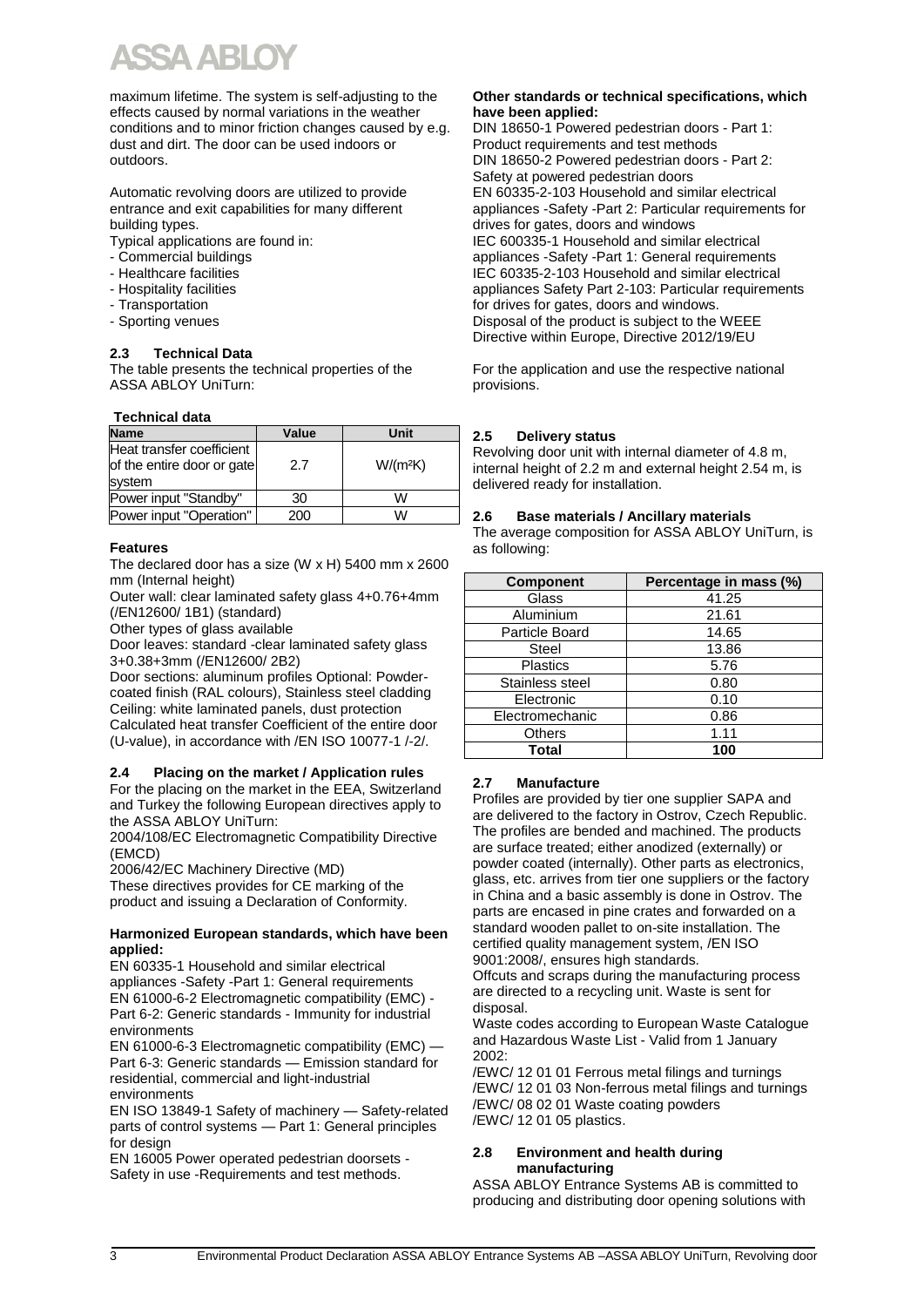# X ARI

minimal environmental impact, where health & safety is the primary focus for all employees and associates.

- Environmental operations, GHG, energy, water, waste, VOC, surface treatment and H&S are being routinely monitored. Inspections, audits, and reviews are conducted periodically to ensure that applicable standards are met and environment management program effectiveness is evaluated.
- Code of Conduct covers human rights, labor practices and decent work. ASSA ABLOY Entrance Systems AB' management is aware of their roles and responsibilities, providing appropriate training, supporting accountability and recognizing outstanding performance.
- Preparation conditions (including the process of powder coating) in the factory of Ostrov do not require special health and safety measures. Standard health and safety measures (work gloves, hearing protection, safety shoes, dust mask when sanding and milling, dust extraction, etc.) are observed where appropriate.
- Water and soil contamination does not occur and all production related waste is processed internally in the appropriate manner.

#### **2.9 Product processing/Installation**

The revolving door components are supplied ready for installation. The frame as well as the door leaves and central column are assembled and installed on-site. The components are assembled using simple tools including drills and hand tools. The installation is performed by certified installation technicians.

#### **2.10 Packaging**

Packaging exists for the purpose of protection during transportation. ASSA ABLOY UniTurn revolving door components are initially packaged in plastic tarpaulin, polystyrene and corrugated cardboard. Finally, a revolving door is placed on a standard wooden pallet and encased in a pine crate. All of these packaging components are standard industry types and while the cardboard is recyclable. The pallets are available for immediate reuse upon delivery.

| <b>Material</b> | Value (%) |
|-----------------|-----------|
| Cardboard/paper | 0.98      |
| <b>Plastics</b> | 0.59      |
| Wood            | 98.43     |
| Total           | 100.0     |

All materials incurred during installation are directed to a recycling unit.

Waste codes according to European Waste Catalogue (/EWC/ and Hazardous Waste List - Valid from 1 January 2002:

/EWC/ 15 01 01 paper and cardboard packaging /EWC/ 15 01 02 plastic packaging

/EWC/ 15 01 03 wooden packaging

#### **2.11 Condition of use**

The best way to remove dust and dirt from the ASSA ABLOY UniTurn and to maintain the quality of the enamel layer is to clean, the surfaces three times/year with gentle (pH 5-9), non-polishing detergent and water. Use a soft non-abrasive sponge. The cleaning should be documented.

To avoid damages to the profiles the brushes must be vacuum-cleaned weekly. Regular inspections by a trained and qualified person is recommended a minimum of two visits per year. The number of service occasions should be in accordance with national requirements and product documentation. This is especially important when the installation concerns a fire-approved door or a door with an emergency opening function.

- Do not expose doors or profiles to alkalis. Both aluminum and glass are sensitive to alkalis.
- Do not clean with high-pressure water. Operator, programme selector and sensor may be damaged and water may enter the profiles.
- Do not use detergents or abrasive additives.
- Do not scrub with materials like Scotch-brite, as this will cause mechanical damage.

#### **2.12 Environment and health during use**

There is no harmful emissive potential. No damage to health or impairment is expected under normal use corresponding to the intended use of the product. Monitored pressure sensitive safety sensors on both entrance post and door leafs. Monitored touchless sensor on vertical entrance post and top of door leaf. If an obstacle prohibits the rotation of the door (the resistance is higher than the pre-set value) the rotation will cease. Compressible vertical safety switches placed on the drum edges. To prevent injury, the drum edges are equipped with soft safety edges.

#### **2.13 Reference service life**

The product has reference service life of 10.000.000 cycles, which complies for 15 years of standard daily use (with the recommended service check). For this EPD the lifetime of 15 years was considered.

#### **2.14 Extraordinary effects Fire**

Not applicable

#### **Water**

Contain no substances that have any impact on water in case of flood. Electric operation of the device will be influenced negative.

#### **Mechanical destruction**

No danger to the environment can be anticipated during mechanical destruction.

#### **2.15 Re-use phase**

The product is possible to re-use during the reference service life and be moved from one door to another. All materials are directed to a recycling unit. The components made of aluminum alloy, steel can be recycled. The plastic components can be used for energy recovery within a waste incineration process.

Waste codes according to European Waste Catalogue and Hazardous Waste List - Valid from 1 January 2002: /EWC/ 16 02 13\* discarded equipment containing hazardous components other than those mentioned in 16 02 09 to 16 02 12 /EWC/ 17 02 01 wood /EWC/ 17 02 03 plastic /EWC/ 17 04 01 copper, bronze, brass /EWC/ 17 04 02 aluminium /EWC/ 17 04 05 iron and steel /EWC/ 17 04 11 Cables with the exception of those outlined in 17 04 10

/EWC/ 17 09 02\* construction and demolition wastes containing PCB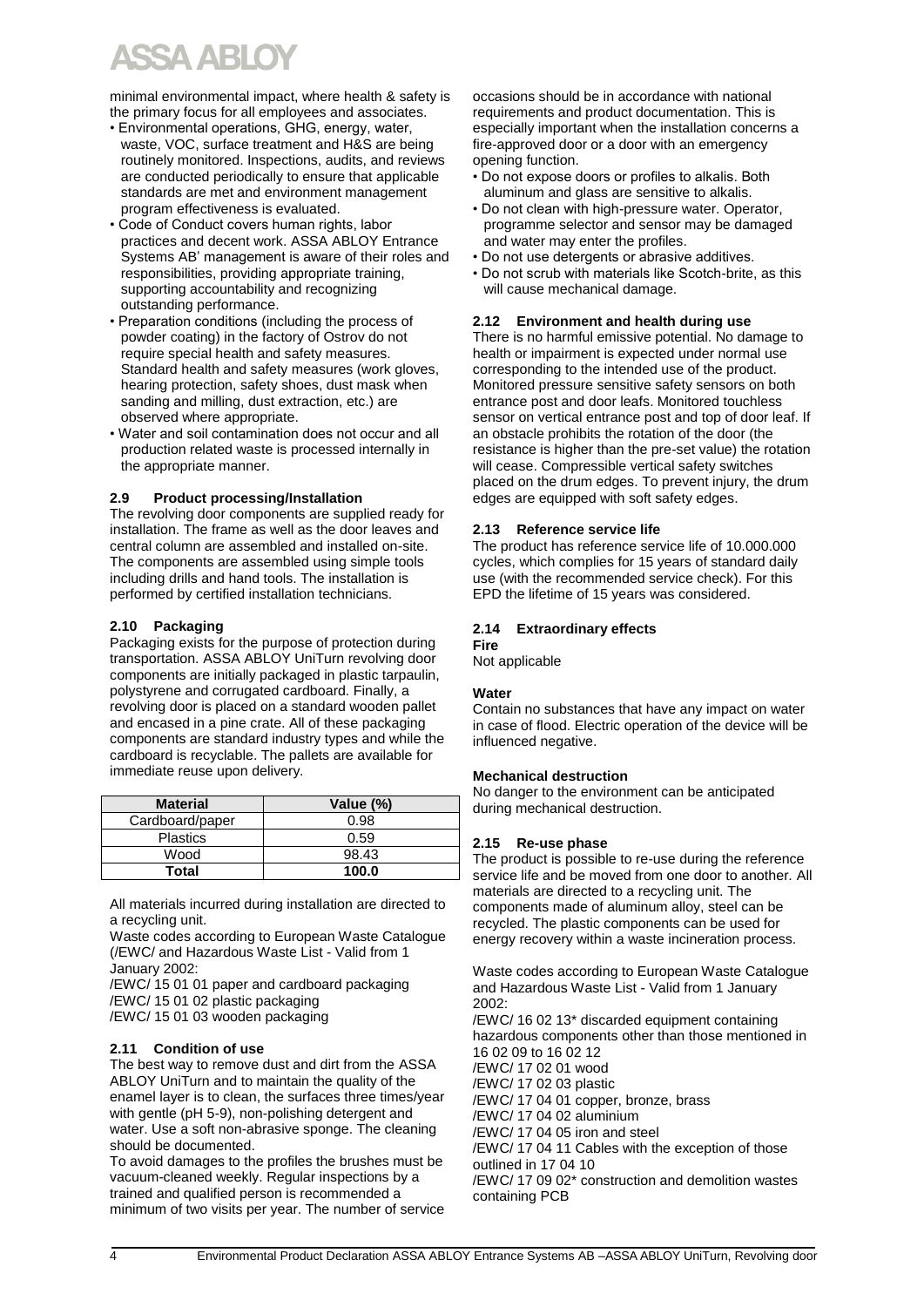Note: Disposal of the motor is subject to the WEEE Directive within Europe, Directive /2012/19/EU/.

#### **2.16 Disposal**

The requirements on waste disposal and recycling listed in the European Waste Catalogue (EWC) should be followed. The requirements on waste disposal and recycling listed in the European Waste Catalogue (EWC) should be followed. As the product contains no substances harmful to the environment or human health, the entire system can be safely placed in a landfill site in cases where no waste recycling technologies are available.

#### **3. LCA: Calculation rules**

#### **3.1 Declared Unit**

The declaration refers to the functional unit of 1 piece of revolving door ASSA ABLOY UniTurn as specified in Part B requirements on the EPD for PCR Automatic doors, automatic gates, and revolving door systems (door systems).

#### **Declared unit**

| <b>Name</b>                                                                        | Value   | Unit           |
|------------------------------------------------------------------------------------|---------|----------------|
| Declared unit for automatic doors and<br>gates*                                    | 20.73   | m <sup>2</sup> |
| Mass (Total System)                                                                | 2287.88 | ka             |
| Conversion factor to 1 kg                                                          | 0.0004  |                |
| Declared unit for revolving door<br>systems (dimensions acc. to this<br><b>PCR</b> | 1       | piece          |

 \*The areas for the Revolving doors are represented by the lateral area i.e. the outer wall cylinder area surrounding the revolving door leafs

#### **3.2 System boundary**

Type of the EPD: cradle to gate - with Options The following life cycle phases were considered:

Production stage:

- A1 Raw material extraction and processing
- A2 Transport to the manufacturer and
- A3 Manufacturing

Construction stage:

- A4 Transport from the gate to the site
- A5 Packaging waste processing

Use stage related to the operation of the building includes:

• B6 – Operational energy use (Energy consumption for ASSA ABLOY UniTurn-RD operation)

C1-C4 End-of-life stage:

- C2 Transport to waste processing,
- C3 Waste processing for recycling and
- C4 Disposal (landfill, waste for incineration).

This includes provision of all materials, products and energy, packaging processing and its transport, as well as waste processing up to the end-of waste state or disposal of final residues. Module D:

In this EPD product parts made of glass were treated as a waste for landfill: EWC 17 02 02 glass.

#### **2.17 Further information**

ASSA ABLOY Entrance Systems AB Lodjursgatan 10 SE-261 44 Landskrona Sweden

[www.assaabloyentrance.com](http://www.assaabloyentrance.com/)

• Declaration of all benefits or recycling potential from EOL and A5.

#### **3.3 Estimates and assumptions**

#### Use phase:

For the use phase, it is assumed that the revolving door is used in the European Union, thus an European electricity grid mix is considered within this stage.

#### EoL:

In the End-of-Life phase, for all the materials which can be recycled, a recycling scenario with 100% collection rate was assumed.

#### **3.4 Cut-off criteria**

In the assessment, all available data from the production process are considered, i.e. all raw materials used, auxiliary materials (e.g. lubricants), thermal energy consumption and electric power consumption - including material and energy flows contributing less than 1% of mass or energy (if available). In case a specific flow contributing less than 1% in mass or energy is not available, worst case assumption proxies are selected to represent the respective environmental impacts. Impacts relating to the production of machines and facilities required during production are out of the scope of this assessment.

#### **3.5 Background data**

For life cycle modeling of the considered products, the GaBi 6 Software System for Life Cycle Engineering, developed by PE INTERNATIONAL AG, is used /GaBi 6 2013/. The GaBi-database contains consistent and documented datasets which are documented in the online GaBi-documentation /GaBi 6 2013D/. To ensure comparability of results in the LCA, the basic data of GaBi database were used for energy, transportation and auxiliary materials.

#### **3.6 Data quality**

The requirements for data quality and background data correspond to the specifications of the /IBU PCR Part  $\Delta/$ 

PE INTERNATIONAL performed a variety of tests and checks during the entire project to ensure high quality of the completed project. This obviously includes an extensive review of project-specific LCA models as well as the background data used.

The technological background of the collected data reflects the physical reality of the declared products. The datasets are complete and conform to the system boundaries and the criteria for the exclusion of inputs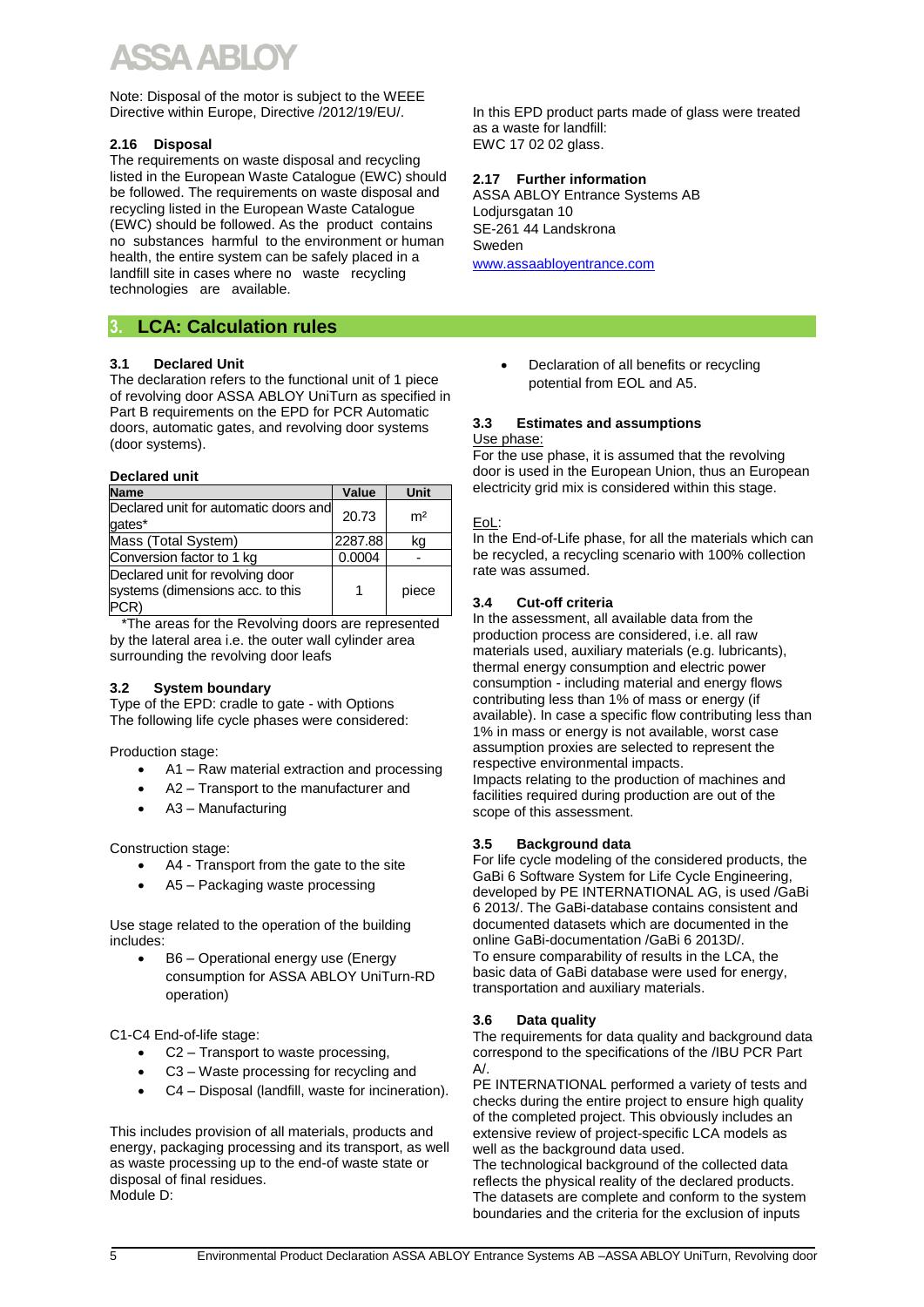# **VAR**

#### and outputs.

All relevant background datasets are taken from the GaBi 6 software database. The last revision of the used background data has taken place not longer than 10 years ago.

#### **3.7 Period under review**

The period under review is 2013/14 (12 month average).

#### **3.8 Allocation**

Regarding incineration, the software model for the waste incineration plant (WIP) is adapted according to the material composition and heating value of the combusted material. In this EPD, the following specific life cycle inventories for the WIP are considered for:

- Waste incineration of plastic
- Waste incineration of paper
- Waste incineration of electronic scraps (PWBs)
- Waste incineration of wood

Regarding the recycling material of metals, the metal parts in the EoL are declared as end-of-waste status. Thus, these materials are considered in module D. Specific information on allocation within the background data is given in the GaBi dataset documentation.

#### **3.9 Comparability**

Basically, a comparison or an evaluation of EPD data is only possible if all the data sets to be compared were created according to /EN 15804/ and the building context, respectively the product-specific characteristics of performance, are taken into account.

#### **4. LCA: Scenarios and additional technical information**

The following technical information is a basis for the declared modules or can be used for developing specific scenarios in the context of a building assessment if modules are not declared (MND).

#### **Installation into the building (A5)**

| <b>Name</b>                                                                 | Value | Unit |
|-----------------------------------------------------------------------------|-------|------|
| Output substances following waste<br>treatment on site (Paper packaging)    | 4.2   | kg   |
| Output substances following waste<br>treatment on site (Plastics packaging) | 2.53  | kg   |
| Output substances following waste<br>treatment on site (Wood packaging)     | 421   | kg   |

#### Recycling Electronic (PWBs, Recycling Electronic (PyvDs,  $\left[\begin{array}{c}0.78\ 0.78\end{array}\right]$  % Reuse Plastic parts 14.69 % Reuse packaging (plastics, paper, Reuse packaging (plastics, paper, 18.58 | %<br>wood) (from A5) Loss Glass, constructions waste for landfilling (no recycling potential) 34.42 %

#### **Reference service life**

| <b>Name</b>            | Value | Unit |
|------------------------|-------|------|
| Reference service life | 15    |      |
|                        |       |      |

#### **Operational energy use (B6)**

| <b>Name</b>                                   | Value | Unit |
|-----------------------------------------------|-------|------|
| Electricity consumption per RSL (15<br>years) | 8744  | kWh  |

#### **End of life (C1-C4)**

| <b>Name</b>                                                                                                   | Value   | Unit |
|---------------------------------------------------------------------------------------------------------------|---------|------|
| Collected separately Aluminium,<br>stainless steel, steel, zinc, electronic,<br>particle board, plastic parts | 1086.64 | kg   |
| Collected as mixed construction waste<br>- glass, other construction waste for<br>landfilling                 | 787.22  | kg   |
| Reuse plastic parts, particle board                                                                           | 382.49  | kg   |
| Recycling Aluminium, stainless steel,<br>steel, zinc, copper, electronic                                      | 699.21  | kg   |
| Landfilling - glass, other construction<br>waste for landfilling                                              | 792.16  | kq   |

#### **Reuse, recovery and/or recycling potentials (D), relevant scenario information**

| <b>Name</b>                                                                           | Value   | Unit |
|---------------------------------------------------------------------------------------|---------|------|
| Collected separately waste type<br><b>ASSA ABLOY UniTurn (including</b><br>packaging) | 2287.88 | kg   |
| Recycling Aluminium                                                                   | 17.60   | %    |
| <b>Recycling Steel</b>                                                                | 11.29   | $\%$ |
| Reuse Particle board                                                                  | 11.93   | %    |
| Recycling Stainless steel                                                             | 0.65    | %    |
| <b>Recycling Brass</b>                                                                | 0.06    |      |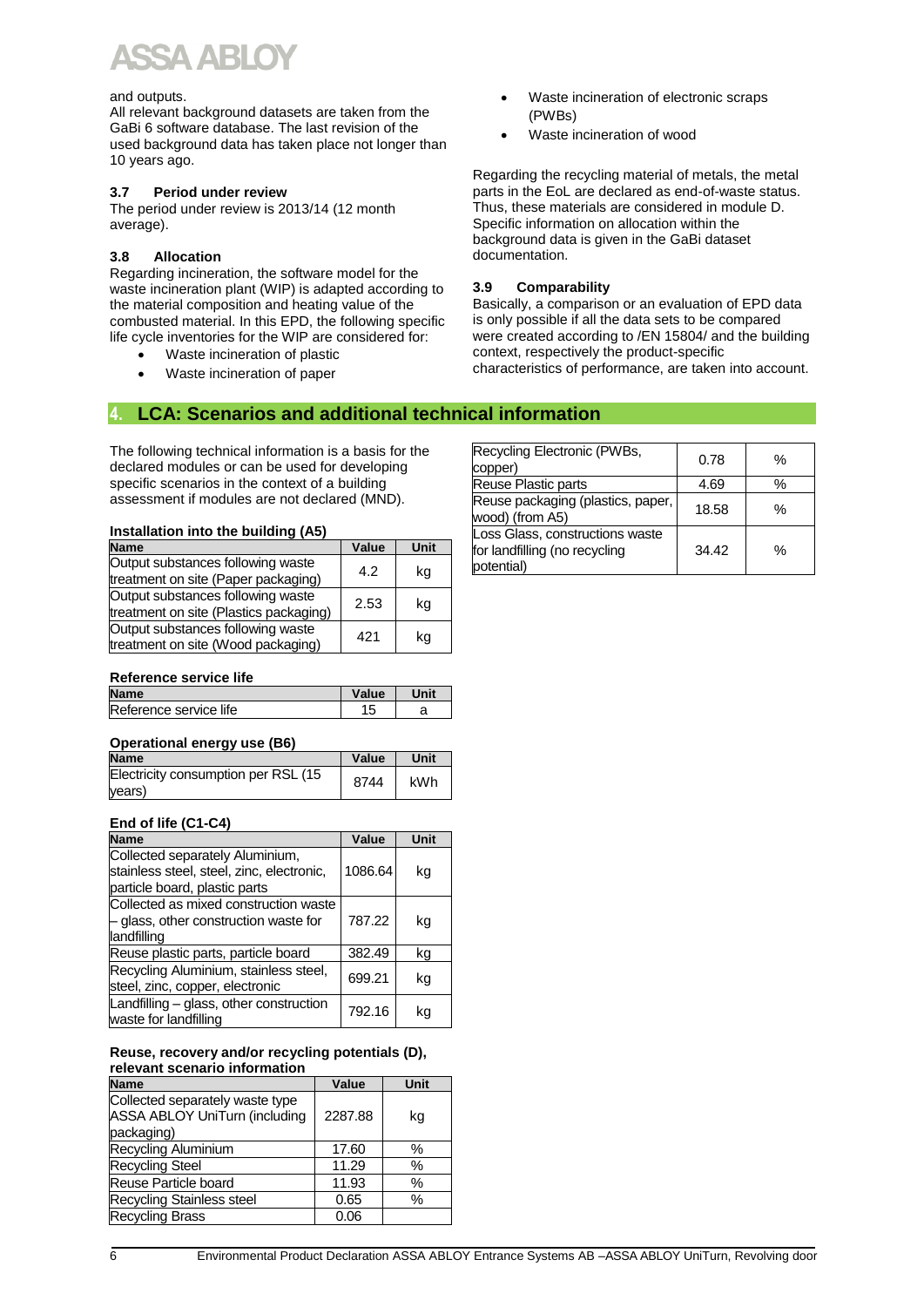### Y

### **5. LCA: Results**

Results shown below were calculated using CML 2001 – Apr. 2013 Methodology.

|                                                                                                            |                  |                                                                                      |                                          |              |                |               |                       |                           |                |                                                          |           |                                    |                               |                          |                  | DESCRIPTION OF THE SYSTEM BOUNDARY (X = INCLUDED IN LCA; MND = MODULE NOT DECLARED)                                            |  |                                                                                                                                                                                                                                                                                                                                                                                                                                                                                                                               |
|------------------------------------------------------------------------------------------------------------|------------------|--------------------------------------------------------------------------------------|------------------------------------------|--------------|----------------|---------------|-----------------------|---------------------------|----------------|----------------------------------------------------------|-----------|------------------------------------|-------------------------------|--------------------------|------------------|--------------------------------------------------------------------------------------------------------------------------------|--|-------------------------------------------------------------------------------------------------------------------------------------------------------------------------------------------------------------------------------------------------------------------------------------------------------------------------------------------------------------------------------------------------------------------------------------------------------------------------------------------------------------------------------|
|                                                                                                            |                  | <b>CONSTRUCTI</b><br>ON PROCESS<br>PRODUCT STAGE<br><b>USE STAGE</b><br><b>STAGE</b> |                                          |              |                |               |                       |                           |                |                                                          |           |                                    |                               | <b>END OF LIFE STAGE</b> |                  |                                                                                                                                |  | <b>BENEFITS AND</b><br><b>LOADS</b><br><b>BEYOND THE</b><br><b>SYSTEM</b>                                                                                                                                                                                                                                                                                                                                                                                                                                                     |
| Raw material<br>supply                                                                                     | Transport        | Manufacturing                                                                        | Transport from the<br>gate to the site   | Assembly     | Use            | Maintenance   | Repair                | Replacement <sup>1)</sup> |                | Operational energy<br>Refurbishment <sup>1)</sup><br>use |           | Operational water<br>use           | De-construction<br>demolition | Transport                | Waste processing | Disposal                                                                                                                       |  | <b>BOUNDARYS</b><br>Recovery-<br>Recycling-<br>potential                                                                                                                                                                                                                                                                                                                                                                                                                                                                      |
| A1                                                                                                         | А2               | A <sub>3</sub>                                                                       | A4                                       | А5           | <b>B1</b>      | <b>B2</b>     | B3                    | <b>B4</b>                 |                | <b>B5</b>                                                | <b>B6</b> | Β7                                 | C <sub>1</sub>                | C <sub>2</sub>           | C <sub>3</sub>   | C4                                                                                                                             |  | D                                                                                                                                                                                                                                                                                                                                                                                                                                                                                                                             |
| X                                                                                                          | X                | X                                                                                    | X                                        | X            | <b>MND</b>     | <b>MND</b>    | <b>MND</b>            | <b>MND</b>                |                | <b>MND</b>                                               | X         | <b>MND</b>                         | <b>MND</b>                    | $\mathsf X$              | X                | X                                                                                                                              |  | X                                                                                                                                                                                                                                                                                                                                                                                                                                                                                                                             |
|                                                                                                            |                  |                                                                                      |                                          |              |                |               |                       |                           |                |                                                          |           |                                    |                               |                          |                  |                                                                                                                                |  | RESULTS OF THE LCA - ENVIRONMENTAL IMPACT: One piece of ASSA ABLOY UniTurn, Revolving door                                                                                                                                                                                                                                                                                                                                                                                                                                    |
|                                                                                                            | <b>Parameter</b> |                                                                                      | Unit                                     | $A1-3$       |                | A4            |                       | A <sub>5</sub>            |                | <b>B6</b>                                                |           |                                    | C <sub>2</sub>                | C <sub>3</sub>           |                  | C <sub>4</sub>                                                                                                                 |  | D                                                                                                                                                                                                                                                                                                                                                                                                                                                                                                                             |
|                                                                                                            | <b>GWP</b>       |                                                                                      | [kg CO <sub>2</sub> -                    | $6.40E + 03$ |                | 1.15E+02      |                       | 6.77E+02                  |                | 4.15E+03                                                 |           |                                    | 5.47E+01                      | 1.97E-01                 |                  | 7.87E+02                                                                                                                       |  | $-4.56E + 03$                                                                                                                                                                                                                                                                                                                                                                                                                                                                                                                 |
|                                                                                                            | <b>ODP</b>       |                                                                                      | eq.<br>[kg CFC11-<br>eq.]                | 7.89E-07     |                | 5.50E-10      |                       | 2.69E-09                  |                | 2.84E-06                                                 |           |                                    | 2.62E-10                      | 1.35E-10                 |                  | 3.26E-09                                                                                                                       |  | 1.65E-06                                                                                                                                                                                                                                                                                                                                                                                                                                                                                                                      |
|                                                                                                            | AP               |                                                                                      | [kg SO <sub>2</sub> -<br>eq.             | 4.37E+01     |                | 5.26E-01      |                       | 9.64E-02                  |                | 1.96E+01                                                 |           |                                    | 2.50E-01                      | 9.29E-04                 |                  | 2.59E-01                                                                                                                       |  | $-2.40E + 01$                                                                                                                                                                                                                                                                                                                                                                                                                                                                                                                 |
|                                                                                                            | EP               |                                                                                      | [ $kg$ $PO43$ -<br>eq.                   | 2.94E+00     |                | 1.20E-01      |                       | 1.48E-02                  |                | 1.10E+00                                                 |           |                                    | 5.72E-02                      | 5.24E-05                 |                  | 2.97E-02                                                                                                                       |  | $-1.16E + 00$                                                                                                                                                                                                                                                                                                                                                                                                                                                                                                                 |
|                                                                                                            | <b>POCP</b>      |                                                                                      | [kg ethene-<br>eq.                       | $2.82E + 00$ |                | $-1.70E - 01$ |                       | 7.77E-03                  |                | 1.16E+00                                                 |           |                                    | $-8.08E - 02$                 | 5.52E-05                 |                  | 2.06E-02                                                                                                                       |  | $-1.39E + 00$                                                                                                                                                                                                                                                                                                                                                                                                                                                                                                                 |
|                                                                                                            | ADPE             |                                                                                      | [kg Sb-eq.]                              | 2.90E-01     |                | 4.33E-06      |                       | 9.39E-06                  |                | 5.75E-04                                                 |           |                                    | 2.06E-06                      | 2.73E-08                 |                  | 3.72E-05                                                                                                                       |  | $-5.21E - 02$                                                                                                                                                                                                                                                                                                                                                                                                                                                                                                                 |
|                                                                                                            | <b>ADPF</b>      |                                                                                      | [MJ]                                     | 8.63E+04     |                | 1.59E+03      |                       | $1.51E + 02$              |                | 4.72E+04                                                 |           |                                    | 7.55E+02                      | $2.24E + 00$             |                  | 6.30E+02                                                                                                                       |  | $-4.66E + 04$                                                                                                                                                                                                                                                                                                                                                                                                                                                                                                                 |
|                                                                                                            | Caption          |                                                                                      |                                          |              |                |               |                       |                           |                |                                                          |           |                                    |                               |                          |                  |                                                                                                                                |  | GWP = Global warming potential; ODP = Ozone depletion potential; AP = Acidification potential; EP = Eutrophication potential; POCP =<br>Photochemical ozone creation potential; ADPE = Abiotic depletion potential for non fossil resources; ADPF = Abiotic depletion potential                                                                                                                                                                                                                                               |
| for fossil resources<br>RESULTS OF THE LCA - RESOURCE USE: One piece of ASSA ABLOY UniTurn, Revolving door |                  |                                                                                      |                                          |              |                |               |                       |                           |                |                                                          |           |                                    |                               |                          |                  |                                                                                                                                |  |                                                                                                                                                                                                                                                                                                                                                                                                                                                                                                                               |
|                                                                                                            |                  |                                                                                      |                                          |              |                |               |                       |                           |                |                                                          |           |                                    |                               |                          |                  |                                                                                                                                |  |                                                                                                                                                                                                                                                                                                                                                                                                                                                                                                                               |
| Parameter                                                                                                  |                  | Unit                                                                                 | $A1-3$                                   |              | A4             |               | A <sub>5</sub>        |                           |                | <b>B6</b>                                                |           | C <sub>2</sub>                     |                               | C <sub>3</sub>           |                  | C <sub>4</sub>                                                                                                                 |  | D                                                                                                                                                                                                                                                                                                                                                                                                                                                                                                                             |
| PERE                                                                                                       |                  | [MJ]                                                                                 | 3.44E+04                                 |              |                |               |                       |                           |                |                                                          |           |                                    |                               |                          |                  |                                                                                                                                |  |                                                                                                                                                                                                                                                                                                                                                                                                                                                                                                                               |
| <b>PERM</b>                                                                                                |                  | [MJ]                                                                                 | $0.00E + 00$                             |              | $\blacksquare$ |               | $\tilde{\phantom{a}}$ |                           | $\blacksquare$ |                                                          |           | $\blacksquare$                     |                               | $\Box$                   |                  | $\overline{\phantom{a}}$                                                                                                       |  |                                                                                                                                                                                                                                                                                                                                                                                                                                                                                                                               |
| PERT                                                                                                       |                  | [MJ]                                                                                 | 3.44E+04                                 |              | $6.25E + 01$   |               | 1.49E+01              |                           | 1.35E+04       |                                                          |           | 2.98E+01                           |                               | 6.41E-01                 |                  | 3.88E+01                                                                                                                       |  | $-1.71E + 04$                                                                                                                                                                                                                                                                                                                                                                                                                                                                                                                 |
| <b>PENRE</b>                                                                                               |                  | [MJ]                                                                                 | $9.97E + 04$                             |              | $\overline{a}$ |               | ÷,                    |                           | ä,             |                                                          |           | $\ddot{\phantom{1}}$               |                               | $\blacksquare$           |                  |                                                                                                                                |  |                                                                                                                                                                                                                                                                                                                                                                                                                                                                                                                               |
| PENRM                                                                                                      |                  | [MJ]                                                                                 | $0.00E + 00$                             |              | $\overline{a}$ |               | $\blacksquare$        |                           | ÷,             |                                                          |           | $\blacksquare$                     |                               | $\blacksquare$           |                  | $\blacksquare$                                                                                                                 |  |                                                                                                                                                                                                                                                                                                                                                                                                                                                                                                                               |
| <b>PENRT</b>                                                                                               |                  | [MJ]                                                                                 | 9.97E+04                                 |              | 1.59E+03       |               | 1.79E+02              |                           | 7.39E+04       |                                                          |           | 7.58E+02                           |                               | 3.51E+00                 |                  | 6.76E+02                                                                                                                       |  | $-5.83E + 04$                                                                                                                                                                                                                                                                                                                                                                                                                                                                                                                 |
| <b>SM</b>                                                                                                  |                  | [kg]                                                                                 | 4.74E+02                                 |              | $0.00E + 00$   |               | $0.00E + 00$          |                           | $0.00E + 00$   |                                                          |           | $0.00E + 00$                       |                               | $0.00E + 00$             |                  | $0.00E + 00$                                                                                                                   |  | $0.00E + 00$                                                                                                                                                                                                                                                                                                                                                                                                                                                                                                                  |
| <b>RSF</b>                                                                                                 |                  | [MJ]                                                                                 | $0.00E + 00$                             |              | $0.00E + 00$   |               | $0.00E + 00$          |                           |                | $0.00E + 00$                                             |           | $0.00E + 00$                       |                               | $0.00E + 00$             |                  | $0.00E + 00$                                                                                                                   |  | $0.00E + 00$                                                                                                                                                                                                                                                                                                                                                                                                                                                                                                                  |
| <b>NRSF</b>                                                                                                |                  | [MJ]                                                                                 | $0.00E + 00$                             |              | $0.00E + 00$   |               | $0.00E + 00$          |                           | $0.00E + 00$   |                                                          |           | $0.00E + 00$                       |                               | $0.00E + 00$             |                  | $0.00E + 00$                                                                                                                   |  | $0.00E + 00$                                                                                                                                                                                                                                                                                                                                                                                                                                                                                                                  |
| <b>FW</b><br>Caption                                                                                       |                  | $\mathsf{[m^3]}$                                                                     | $5.27E + 01$                             |              | 4.41E-02       |               | 1.75E+00              |                           | 3.33E+01       |                                                          |           | 2.10E-02                           |                               | 1.58E-03                 |                  | 6.54E-01<br>of non renewable primary energy resources used as raw materials; PENRT = Total use of non renewable primary energy |  | $-4.53E + 01$<br>PERE = Use of renewable primary energy excluding renewable primary energy resources used as raw materials; PERM = Use of<br>renewable primary energy resources used as raw materials; PERT = Total use of renewable primary energy resources; PENRE =<br>Use of non renewable primary energy excluding non renewable primary energy resources used as raw materials; PENRM = Use<br>resources; SM = Use of secondary material; RSF = Use of renewable secondary fuels; NRSF = Use of non renewable secondary |
|                                                                                                            |                  |                                                                                      |                                          |              |                |               |                       |                           |                |                                                          |           | fuels; FW = Use of net fresh water |                               |                          |                  | RESULTS OF THE LCA - OUTPUT FLOWS AND WASTE CATEGORIES: One piece of ASSA ABLOY                                                |  |                                                                                                                                                                                                                                                                                                                                                                                                                                                                                                                               |
| Parameter                                                                                                  |                  | Unit                                                                                 | <b>UniTurn, Revolving door</b><br>$A1-3$ |              | A4             |               | A5                    |                           |                | <b>B6</b>                                                |           | C <sub>2</sub>                     |                               | C <sub>3</sub>           |                  | C4                                                                                                                             |  | D                                                                                                                                                                                                                                                                                                                                                                                                                                                                                                                             |
| <b>HWD</b>                                                                                                 |                  | [kg]                                                                                 | 8.20E+00                                 |              | 3.62E-03       |               | 1.25E-02              |                           |                | $1.02E + 01$                                             |           | 1.73E-03                           |                               | 4.86E-04                 |                  | 2.92E-02                                                                                                                       |  | $-1.02E + 00$                                                                                                                                                                                                                                                                                                                                                                                                                                                                                                                 |
| <b>NHWD</b>                                                                                                |                  | [kg]                                                                                 | 7.70E+02                                 |              | 2.00E-01       |               | $1.03E + 01$          |                           |                | 2.39E+01                                                 |           | 9.53E-02                           |                               | 1.13E-03                 |                  | 6.16E+02                                                                                                                       |  | $-6.48E + 02$                                                                                                                                                                                                                                                                                                                                                                                                                                                                                                                 |
| <b>RWD</b>                                                                                                 |                  | [kg]                                                                                 | 5.31E+00                                 |              | 2.08E-03       |               | 1.10E-02              |                           |                | 1.06E+01                                                 |           | 9.92E-04                           |                               | 5.05E-04                 |                  | 1.84E-02                                                                                                                       |  | $-4.62E + 00$                                                                                                                                                                                                                                                                                                                                                                                                                                                                                                                 |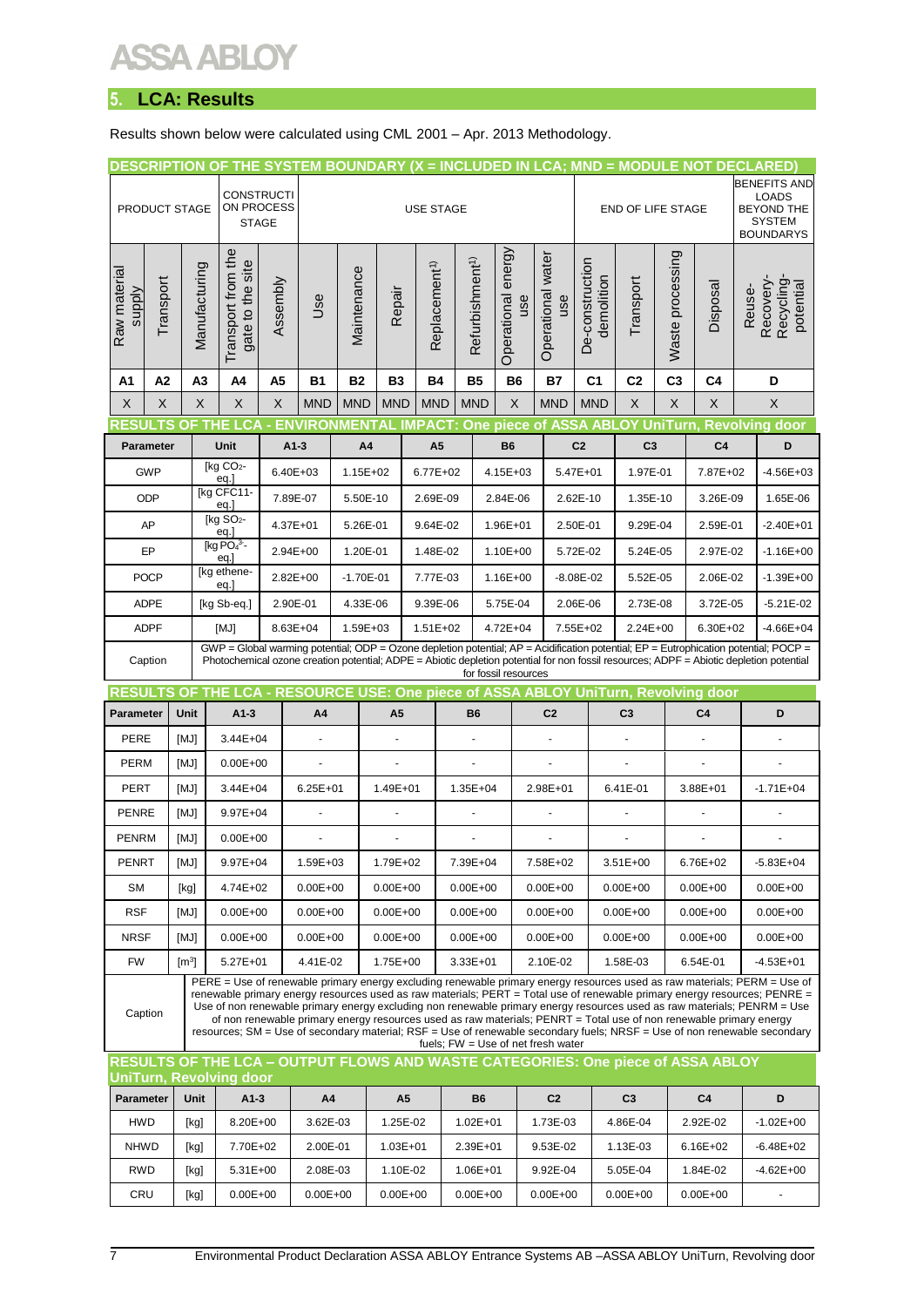| <b>MFR</b> | [kg]        | $0.00E + 00$ | $0.00E + 00$ | $9.14E + 00$ | $0.00E + 00$                    | $0.00E + 00$ | $2.15E + 0.3$ | $0.00E + 00$                                                                                                                                                                                                                                 |  |
|------------|-------------|--------------|--------------|--------------|---------------------------------|--------------|---------------|----------------------------------------------------------------------------------------------------------------------------------------------------------------------------------------------------------------------------------------------|--|
| MER        | [kg]        | $0.00E + 00$ | $0.00E + 00$ | $0.00E + 00$ | $0.00E + 00$                    | $0.00E + 00$ | $0.00E + 00$  | $0.00E + 00$                                                                                                                                                                                                                                 |  |
| <b>EEE</b> | [MJ]        | $0.00E + 00$ | $0.00E + 00$ | 7.96E+02     | $0.00E + 00$                    | $0.00E + 00$ | $0.00E + 00$  | $1.07E + 0.3$                                                                                                                                                                                                                                |  |
| <b>EET</b> | <b>IMJ1</b> | $0.00E + 00$ | $0.00E + 00$ | $2.23E + 03$ | $0.00E + 00$                    | $0.00E + 00$ | $0.00E + 00$  | $2.96E + 03$                                                                                                                                                                                                                                 |  |
| Caption    |             |              |              |              | $EET = Exported thermal energy$ |              |               | HWD = Hazardous waste disposed; NHWD = Non hazardous waste disposed; RWD = Radioactive waste disposed; CRU =<br>Components for re-use; MFR = Materials for recycling; MER = Materials for energy recovery; EEE = Exported electrical energy; |  |

#### **6. LCA: Interpretation**

This chapter contains an interpretation of the Life Cycle Impact Assessment categories. Stated percentages in the whole interpretation are related to the overall life cycle, excluding credits (module D).

The production phase (modules A1-A3) contributes between 52% and 99% to the overall results for all the environmental impact assessment categories hereby considered, except for the depletion potential of the stratospheric ozone layer (ODP), for which the contribution from the production phase accounts for app. 21%. Glass, aluminium and steel accounts in total with app. 75% to the overall mass of the product, therefore, the impacts are in line with the mass composition of the product. The environmental impacts for the transport (A2) have a negligible impact within this stage.

To reflect the use phase (module B6), the energy consumption was included and it has a major contribution for all the impact assessment categories considered - between 0.2% and 34%, with the exception of ODP (78%). In calculating the ozone depletion potential, the anthropogenically released halogenated hydrocarbons, which can destroy many ozone molecules, are recorded first, therefore, as expected, the impact is higher during the use phase of the product (B6). This is a result of long operation hours in on mode almost every day in a year.

In the end-of-life phase, there are loads and benefits (module D, negative values) considered. The benefits are considered beyond the system boundaries and are declared for the recycling potential of the metals and for the credits from the incineration process (energy substitution).

#### **7. Requisite evidence**

Not applicable in this EPD.

#### **8. References**

#### **Institut Bauen und Umwelt**

Institut Bauen und Umwelt e.V., Berlin (pub.): Generation of Environmental Product Declarations (EPDs);

#### **General principles**

for the EPD range of Institut Bauen und Umwelt e.V. (IBU), 2013-04 [www.bau-umwelt.de](http://www.bau-umwelt.de/)

#### **IBU PCR Part A**

Institut Bauen und Umwelt e.V., Berlin (pub.): Product Category Rules for Construction Products from the range of Environmental Product Declarations of Institut Bauen und Umwelt (IBU), Part A: Calculation Rules for the Life Cycle Assessment and Requirements on the Background Report. April 2013 [www.bau-umwelt.de](http://www.bau-umwelt.de/)

#### **IBU PCR Part B**

IBU PCR Part B: PCR Guidance-Texts for Building-Related Products and Services. From the range of Environmental Product Declarations of Institute Construction and Environment e.V. (IBU). Part B: Requirements on the EPD for Electronic Access Control Systems. [www.bau-umwelt.com](http://www.bau-umwelt.com/)

#### **2004/108/EC Electromagnetic Compatibility Directive (EMCD)**

Relating to electromagnetic compatibility and repealing Directive 89/336/EEC

#### **2006/42/EC Machinery Directive (MD)**

Directive 2006/42/EC on machinery

#### **DIN 18650-1**

DIN 18650-1: 2005: Powered pedestrian doors - Part 1: Product requirements and test methods.

#### **DIN 18650-2**

DIN 18650-2: 2005: Powered pedestrian doors - Part 2: Safety at powered pedestrian doors.

#### **ISO 14025**

EN ISO 14025:2011-10: Environmental labels and declarations - Type III environmental declarations - Principles and procedures

#### **EN 15804**

EN 15804:2012+A1:2014: Sustainability of construction works — Environmental product declarations — Core rules for the product category of construction products

#### **EN 16005**

EN 16005:2012: Power operated pedestrian door sets - Safety in use - Requirements and test methods

#### **EN 60335-1**

EN 60335-1:2012: Household and similar electrical appliances -Safety - Part 1: General requirements

#### **EN 60335-2**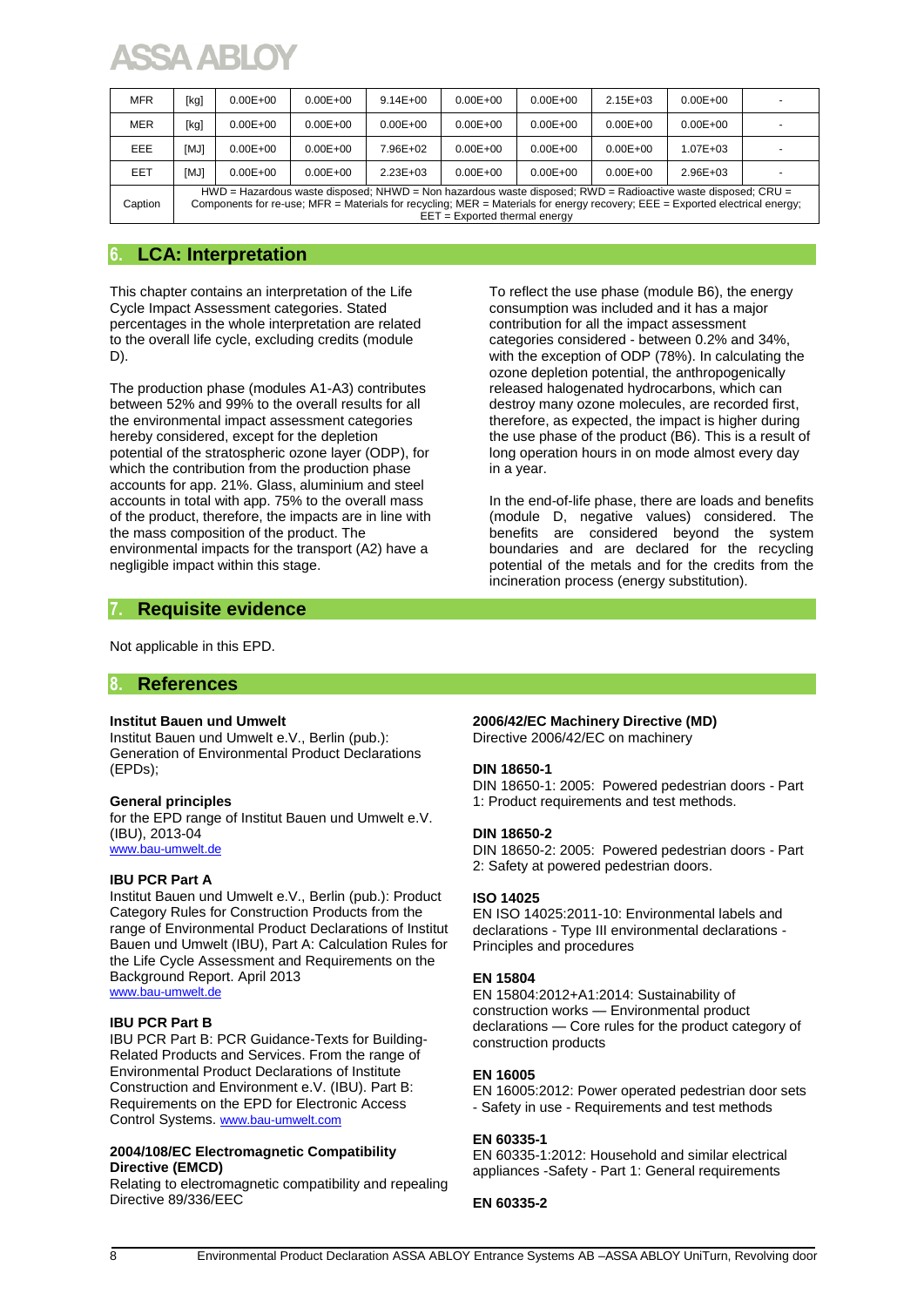EN 60335-2-103:2003: Household and similar electrical appliances - Safety - Part 2-103: Particular requirements for drives for gates, doors and windows

#### **EN 61000-6-2**

EN 61000-6-2:2005: Electromagnetic compatibility (EMC) - Part 6-2: Generic standards - Immunity for industrial environments

#### **EN 61000-6-3**

EN 61000-6-3:2001: Quality management systems - Requirements (EN ISO 9001:2008)

#### **EN ISO 13849-1**

EN ISO 13849-1:2008: Safety of machinery — Safetyrelated parts of control systems — Part 1: General principles for design

#### **EN 12600**

Glass in building - Pendulum tests - Impact test method and classification for flat glass

#### **EN ISO 10077-1**

EN ISO 10077-1:2006: Thermal performance of windows, doors and shutters – Calculation of thermal transmittance – Part 1: General.

#### **EN ISO 10077-2**

EN ISO 10077-2:2012: Thermal performance of windows doors and shutters – Calculation of thermal transmittance – Part 2: Numerical method for frame.

#### **EN ISO 9001**

EN ISO 9001:2008: Quality management systems - Requirements (ISO 9001:2008)

#### **GaBi 6 2013**

GaBi 6 2013: Software-System and Database for Life Cycle Engineering. Copyright, TM. Stuttgart, PE INTERNATIONAL AG, Leinfelden-Echterdingen, 1992- 2013.

#### **GaBi 6 2013D**

GaBi 6 2013D: Documentation of GaBi 6: Software-System and Database for Life Cycle Engineering. Copyright, TM. Stuttgart, PE INTERNATIONAL AG, Leinfelden-Echterdingen, 1992-2013. <http://documentation.gabi-software.com/>

#### **WEEE**

Directive 2012/19/EU of the European Parliament and of the Council of 4 July 2012 on waste electrical and electronic equipment (WEEE)

#### **EWC**

European Waste Catalog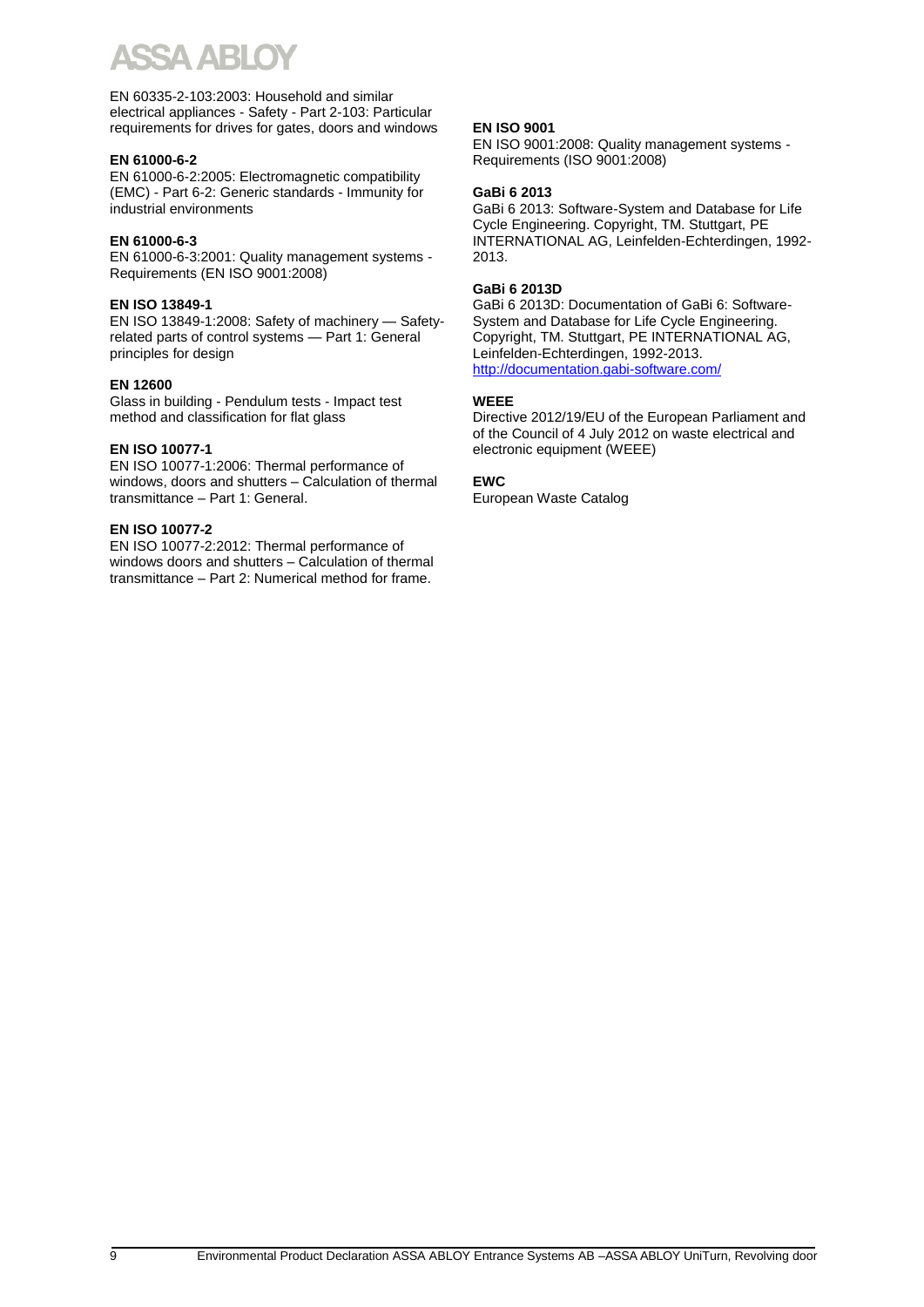### ARI

#### **9. Annex**

Results shown below were calculated using TRACI Methodology.

|                                                                                                                                                                                                                                                                                                                                                                                                                                                                                                                                                                                                                                                                                       |                                                                                                                                                                                                       |               |                                                                                                                                                                                                                                                                                                                                                                                                                                                                                                                                                                                                                                                                    |                                                                                    |                      | DESCRIPTION OF THE SYSTEM BOUNDARY (X = INCLUDED IN LCA; MND = MODULE NOT DECLARED) |                |                                                                    |                             |                           |                      |                                     |                               |                |                      |                           |                                                        |                                      |
|---------------------------------------------------------------------------------------------------------------------------------------------------------------------------------------------------------------------------------------------------------------------------------------------------------------------------------------------------------------------------------------------------------------------------------------------------------------------------------------------------------------------------------------------------------------------------------------------------------------------------------------------------------------------------------------|-------------------------------------------------------------------------------------------------------------------------------------------------------------------------------------------------------|---------------|--------------------------------------------------------------------------------------------------------------------------------------------------------------------------------------------------------------------------------------------------------------------------------------------------------------------------------------------------------------------------------------------------------------------------------------------------------------------------------------------------------------------------------------------------------------------------------------------------------------------------------------------------------------------|------------------------------------------------------------------------------------|----------------------|-------------------------------------------------------------------------------------|----------------|--------------------------------------------------------------------|-----------------------------|---------------------------|----------------------|-------------------------------------|-------------------------------|----------------|----------------------|---------------------------|--------------------------------------------------------|--------------------------------------|
| <b>CONSTRUCTI</b>                                                                                                                                                                                                                                                                                                                                                                                                                                                                                                                                                                                                                                                                     |                                                                                                                                                                                                       |               |                                                                                                                                                                                                                                                                                                                                                                                                                                                                                                                                                                                                                                                                    |                                                                                    |                      |                                                                                     |                |                                                                    |                             |                           |                      | <b>BENEFITS AND</b><br><b>LOADS</b> |                               |                |                      |                           |                                                        |                                      |
|                                                                                                                                                                                                                                                                                                                                                                                                                                                                                                                                                                                                                                                                                       | PRODUCT STAGE                                                                                                                                                                                         |               | ON PROCESS<br><b>STAGE</b>                                                                                                                                                                                                                                                                                                                                                                                                                                                                                                                                                                                                                                         |                                                                                    | <b>USE STAGE</b>     |                                                                                     |                |                                                                    |                             |                           |                      |                                     | <b>END OF LIFE STAGE</b>      |                |                      |                           | <b>BEYOND THE</b><br><b>SYSTEM</b><br><b>BOUNDARYS</b> |                                      |
| Raw materia<br>supply                                                                                                                                                                                                                                                                                                                                                                                                                                                                                                                                                                                                                                                                 | Transport                                                                                                                                                                                             | Manufacturing | Transport from the<br>gate to the site                                                                                                                                                                                                                                                                                                                                                                                                                                                                                                                                                                                                                             | Assembly                                                                           | Use                  | Maintenance                                                                         | Repair         | Replacement <sup>1)</sup>                                          | Refurbishment <sup>1)</sup> | Operational energy<br>use | Operational water    | use                                 | De-construction<br>demolition | Transport      | Waste processing     | Disposal                  | Reuse-                                                 | Recovery-<br>Recycling-<br>potential |
| A1                                                                                                                                                                                                                                                                                                                                                                                                                                                                                                                                                                                                                                                                                    | A2                                                                                                                                                                                                    | A3            | A4                                                                                                                                                                                                                                                                                                                                                                                                                                                                                                                                                                                                                                                                 | А5                                                                                 | <b>B1</b>            | B2                                                                                  | <b>B3</b>      | <b>B4</b>                                                          | <b>B5</b>                   | <b>B6</b>                 |                      | <b>B7</b>                           | C <sub>1</sub>                | C <sub>2</sub> | C <sub>3</sub>       | C <sub>4</sub>            | D                                                      |                                      |
| X                                                                                                                                                                                                                                                                                                                                                                                                                                                                                                                                                                                                                                                                                     | X                                                                                                                                                                                                     | X             | X                                                                                                                                                                                                                                                                                                                                                                                                                                                                                                                                                                                                                                                                  | Χ                                                                                  | <b>MND</b>           | <b>MND</b>                                                                          | <b>MND</b>     | <b>MND</b>                                                         | <b>MND</b>                  | X                         |                      | <b>MND</b>                          | <b>MND</b>                    | X              | X                    | X                         |                                                        | X                                    |
|                                                                                                                                                                                                                                                                                                                                                                                                                                                                                                                                                                                                                                                                                       |                                                                                                                                                                                                       |               |                                                                                                                                                                                                                                                                                                                                                                                                                                                                                                                                                                                                                                                                    |                                                                                    |                      |                                                                                     |                | RESULTS OF THE LCA - ENVIRONMENTAL IMPACT: One piece of ASSA ABLOY |                             |                           |                      |                                     |                               |                |                      | C <sub>4</sub>            |                                                        | <b>UniTurn, Revolving door</b>       |
|                                                                                                                                                                                                                                                                                                                                                                                                                                                                                                                                                                                                                                                                                       | <b>Parameter</b>                                                                                                                                                                                      |               | Unit                                                                                                                                                                                                                                                                                                                                                                                                                                                                                                                                                                                                                                                               |                                                                                    | $A1-3$               | A <sub>4</sub>                                                                      |                | A <sub>5</sub>                                                     |                             | <b>B6</b>                 |                      |                                     | C <sub>2</sub>                |                | C <sub>3</sub>       |                           |                                                        | D                                    |
|                                                                                                                                                                                                                                                                                                                                                                                                                                                                                                                                                                                                                                                                                       | <b>GWP</b>                                                                                                                                                                                            |               | [kg CO <sub>2</sub> -<br>eq.]                                                                                                                                                                                                                                                                                                                                                                                                                                                                                                                                                                                                                                      |                                                                                    | $6.40E + 03$         |                                                                                     | 1.15E+02       |                                                                    | 6.77E+02                    |                           | $4.15E + 03$         |                                     | $5.47E + 01$                  |                | 1.97E-01             |                           | 7.87E+02                                               | $-4.56E + 03$                        |
| ODP                                                                                                                                                                                                                                                                                                                                                                                                                                                                                                                                                                                                                                                                                   |                                                                                                                                                                                                       |               | [kg CFC11-<br>eq.                                                                                                                                                                                                                                                                                                                                                                                                                                                                                                                                                                                                                                                  |                                                                                    | 8.55E-07             |                                                                                     | 5.85E-10       |                                                                    | 2.86E-09                    |                           | 3.02E-06             |                                     | 2.79E-10                      | 1.44E-10       |                      | 3.46E-09                  |                                                        | 1.75E-06                             |
| AP                                                                                                                                                                                                                                                                                                                                                                                                                                                                                                                                                                                                                                                                                    |                                                                                                                                                                                                       |               | $[kg SO2-eq.]$                                                                                                                                                                                                                                                                                                                                                                                                                                                                                                                                                                                                                                                     |                                                                                    | 4.34E+01<br>6.87E-01 |                                                                                     |                | 1.11E-01                                                           |                             | $1.85E + 01$              |                      |                                     | 3.27E-01                      |                | 8.80E-04             | 2.89E-01                  |                                                        | $-2.25E + 01$                        |
|                                                                                                                                                                                                                                                                                                                                                                                                                                                                                                                                                                                                                                                                                       | EP                                                                                                                                                                                                    |               | [kg N-eq.]                                                                                                                                                                                                                                                                                                                                                                                                                                                                                                                                                                                                                                                         |                                                                                    | 2.75E+00             | 4.86E-02                                                                            |                |                                                                    | 6.05E-03                    |                           | 7.89E-01             |                                     | 2.31E-02                      | 3.75E-05       |                      | 2.45E-02                  |                                                        | $-5.84E - 01$                        |
| Smog                                                                                                                                                                                                                                                                                                                                                                                                                                                                                                                                                                                                                                                                                  |                                                                                                                                                                                                       |               | [kg $O_3$ -eq.]                                                                                                                                                                                                                                                                                                                                                                                                                                                                                                                                                                                                                                                    |                                                                                    | 4.91E+02             | $1.41E + 01$                                                                        |                | 2.10E+00                                                           |                             | 1.68E+02                  |                      |                                     | $6.74E + 00$                  | 7.97E-03       |                      | 4.53E+00                  |                                                        | $-2.05E + 02$                        |
| Resources                                                                                                                                                                                                                                                                                                                                                                                                                                                                                                                                                                                                                                                                             |                                                                                                                                                                                                       |               | [MJ]                                                                                                                                                                                                                                                                                                                                                                                                                                                                                                                                                                                                                                                               |                                                                                    | 7.68E+03             | 2.28E+02                                                                            |                | 1.75E+01                                                           |                             | 3.36E+03                  |                      |                                     | 1.09E+02                      | 1.59E-01       |                      | 7.67E+01                  |                                                        | $-4.27E + 03$                        |
|                                                                                                                                                                                                                                                                                                                                                                                                                                                                                                                                                                                                                                                                                       | GWP = Global warming potential; ODP = Ozone depletion potential; $AP =$ Acidification potential; $EP =$ Eutrophication potential; Smog =<br>Caption<br>Smog, air; Resources = Resources, fossil fuels |               |                                                                                                                                                                                                                                                                                                                                                                                                                                                                                                                                                                                                                                                                    |                                                                                    |                      |                                                                                     |                |                                                                    |                             |                           |                      |                                     |                               |                |                      |                           |                                                        |                                      |
|                                                                                                                                                                                                                                                                                                                                                                                                                                                                                                                                                                                                                                                                                       |                                                                                                                                                                                                       |               |                                                                                                                                                                                                                                                                                                                                                                                                                                                                                                                                                                                                                                                                    | RESULTS OF THE LCA - RESOURCE USE: One piece of ASSA ABLOY UniTurn, Revolving door |                      |                                                                                     |                |                                                                    |                             |                           |                      |                                     |                               |                |                      |                           |                                                        |                                      |
|                                                                                                                                                                                                                                                                                                                                                                                                                                                                                                                                                                                                                                                                                       | <b>Parameter</b>                                                                                                                                                                                      |               | Unit                                                                                                                                                                                                                                                                                                                                                                                                                                                                                                                                                                                                                                                               | $A1-3$                                                                             |                      | A4                                                                                  |                | A <sub>5</sub>                                                     | B <sub>6</sub>              |                           |                      | C <sub>2</sub>                      |                               | C <sub>3</sub> |                      | C <sub>4</sub>            |                                                        | D                                    |
|                                                                                                                                                                                                                                                                                                                                                                                                                                                                                                                                                                                                                                                                                       | PERE                                                                                                                                                                                                  |               | [MJ]                                                                                                                                                                                                                                                                                                                                                                                                                                                                                                                                                                                                                                                               | 3.44E+04                                                                           |                      | ÷,<br>÷,                                                                            |                |                                                                    | $\overline{a}$              |                           |                      | ÷,                                  |                               |                |                      | ÷,                        |                                                        |                                      |
|                                                                                                                                                                                                                                                                                                                                                                                                                                                                                                                                                                                                                                                                                       | PERM                                                                                                                                                                                                  |               | [MJ]                                                                                                                                                                                                                                                                                                                                                                                                                                                                                                                                                                                                                                                               | $0.00E + 00$                                                                       |                      |                                                                                     |                |                                                                    |                             |                           |                      |                                     |                               |                |                      |                           |                                                        |                                      |
|                                                                                                                                                                                                                                                                                                                                                                                                                                                                                                                                                                                                                                                                                       | <b>PERT</b>                                                                                                                                                                                           |               | [MJ]                                                                                                                                                                                                                                                                                                                                                                                                                                                                                                                                                                                                                                                               | 3.44E+04                                                                           |                      | $6.25E + 01$                                                                        | 1.49E+01       |                                                                    |                             | 1.35E+04                  |                      |                                     | 2.98E+01                      |                | 6.41E-01             | 3.88E+01                  |                                                        | $-1.71E + 04$                        |
|                                                                                                                                                                                                                                                                                                                                                                                                                                                                                                                                                                                                                                                                                       | <b>PENRE</b>                                                                                                                                                                                          |               | [MJ]                                                                                                                                                                                                                                                                                                                                                                                                                                                                                                                                                                                                                                                               | $9.97E + 04$                                                                       |                      |                                                                                     | $\blacksquare$ |                                                                    |                             | $\blacksquare$            |                      | ÷,                                  |                               |                |                      | ÷,                        |                                                        |                                      |
|                                                                                                                                                                                                                                                                                                                                                                                                                                                                                                                                                                                                                                                                                       | <b>PENRM</b>                                                                                                                                                                                          |               | [MJ]                                                                                                                                                                                                                                                                                                                                                                                                                                                                                                                                                                                                                                                               | $0.00E + 00$                                                                       |                      |                                                                                     |                |                                                                    |                             |                           |                      |                                     |                               |                |                      |                           |                                                        |                                      |
|                                                                                                                                                                                                                                                                                                                                                                                                                                                                                                                                                                                                                                                                                       | <b>PENRT</b>                                                                                                                                                                                          |               | [MJ]                                                                                                                                                                                                                                                                                                                                                                                                                                                                                                                                                                                                                                                               | 9.97E+04                                                                           |                      | 1.59E+03                                                                            |                | 1.79E+02                                                           |                             | 7.39E+04                  | 7.58E+02<br>3.51E+00 |                                     |                               | 6.76E+02       |                      | $-5.83E + 04$             |                                                        |                                      |
|                                                                                                                                                                                                                                                                                                                                                                                                                                                                                                                                                                                                                                                                                       | SM                                                                                                                                                                                                    |               | $[kg] % \begin{center} % \includegraphics[width=\linewidth]{imagesSupplemental_3.png} % \end{center} % \caption { % \textit{DefNet} of the \textit{DefNet} dataset. % Note that the \textit{DefNet} and \textit{DefNet} dataset. % Note that the \textit{DefNet} and \textit{DefNet} dataset. % Note that the \textit{DefNet} and \textit{DefNet} dataset. % Note that the \textit{DefNet} and \textit{DefNet} dataset. % Note that the \textit{DefNet} and \textit{DefNet} dataset. % Note that the \textit{DefNet} and \textit{DefNet} dataset. % Note that the \textit{DefNet} and \textit{DefNet} dataset. % Note that the \textit{DefNet} and \textit{DefNet$ | 4.74E+02                                                                           |                      | $0.00E + 00$                                                                        |                | $0.00E + 00$                                                       |                             | $0.00E + 00$              |                      | $0.00E + 00$                        |                               | $0.00E + 00$   |                      | $0.00E + 00$              |                                                        | $0.00E + 00$                         |
|                                                                                                                                                                                                                                                                                                                                                                                                                                                                                                                                                                                                                                                                                       | <b>RSF</b>                                                                                                                                                                                            |               | [MJ]                                                                                                                                                                                                                                                                                                                                                                                                                                                                                                                                                                                                                                                               | $0.00E + 00$                                                                       |                      | $0.00E + 00$                                                                        | $0.00E + 00$   |                                                                    |                             | $0.00E + 00$              |                      | $0.00E + 00$                        |                               | $0.00E + 00$   |                      | $0.00E + 00$              |                                                        | $0.00E + 00$                         |
|                                                                                                                                                                                                                                                                                                                                                                                                                                                                                                                                                                                                                                                                                       | <b>NRSF</b>                                                                                                                                                                                           |               | [MJ]                                                                                                                                                                                                                                                                                                                                                                                                                                                                                                                                                                                                                                                               | $0.00E + 00$                                                                       |                      | $0.00E + 00$                                                                        |                | $0.00E + 00$                                                       |                             | $0.00E + 00$              |                      | $0.00E + 00$                        |                               | $0.00E + 00$   |                      | $0.00E + 00$              |                                                        | $0.00E + 00$                         |
|                                                                                                                                                                                                                                                                                                                                                                                                                                                                                                                                                                                                                                                                                       | <b>FW</b><br>$\lceil m^3 \rceil$                                                                                                                                                                      |               |                                                                                                                                                                                                                                                                                                                                                                                                                                                                                                                                                                                                                                                                    | 5.27E+01                                                                           |                      | 4.41E-02                                                                            |                | 1.75E+00                                                           | 3.33E+01                    |                           |                      | 2.10E-02                            |                               | 1.58E-03       |                      | 6.54E-01<br>$-4.53E + 01$ |                                                        |                                      |
| PERE = Use of renewable primary energy excluding renewable primary energy resources used as raw materials; PERM =<br>Use of renewable primary energy resources used as raw materials; PERT = Total use of renewable primary energy<br>resources; PENRE = Use of non renewable primary energy excluding non renewable primary energy resources used as<br>Caption<br>raw materials; PENRM = Use of non renewable primary energy resources used as raw materials; PENRT = Total use of<br>non renewable primary energy resources; SM = Use of secondary material; RSF = Use of renewable secondary fuels;<br>$NRSF = Use of non renewable secondary fuels; FW = Use of net fresh water$ |                                                                                                                                                                                                       |               |                                                                                                                                                                                                                                                                                                                                                                                                                                                                                                                                                                                                                                                                    |                                                                                    |                      |                                                                                     |                |                                                                    |                             |                           |                      |                                     |                               |                |                      |                           |                                                        |                                      |
| <b>RESULTS OF THE LCA - OUTPUT FLOWS AND WASTE CATEGORIES: One piece of ASSA ABLOY</b><br><b>UniTurn, Revolving door</b>                                                                                                                                                                                                                                                                                                                                                                                                                                                                                                                                                              |                                                                                                                                                                                                       |               |                                                                                                                                                                                                                                                                                                                                                                                                                                                                                                                                                                                                                                                                    |                                                                                    |                      |                                                                                     |                |                                                                    |                             |                           |                      |                                     |                               |                |                      |                           |                                                        |                                      |
|                                                                                                                                                                                                                                                                                                                                                                                                                                                                                                                                                                                                                                                                                       | Parameter                                                                                                                                                                                             |               | Unit                                                                                                                                                                                                                                                                                                                                                                                                                                                                                                                                                                                                                                                               | $A1-3$                                                                             |                      | A4                                                                                  |                | A <sub>5</sub>                                                     |                             | B <sub>6</sub>            |                      | C <sub>2</sub>                      |                               | C <sub>3</sub> |                      | C <sub>4</sub>            |                                                        | D                                    |
|                                                                                                                                                                                                                                                                                                                                                                                                                                                                                                                                                                                                                                                                                       | <b>HWD</b>                                                                                                                                                                                            |               | [kg]                                                                                                                                                                                                                                                                                                                                                                                                                                                                                                                                                                                                                                                               | 8.20E+00                                                                           |                      | 3.62E-03                                                                            |                | 1.25E-02                                                           |                             | $1.02E + 01$              |                      |                                     | 1.73E-03                      |                | 2.92E-02<br>4.86E-04 |                           |                                                        | $1.02E + 00$                         |
|                                                                                                                                                                                                                                                                                                                                                                                                                                                                                                                                                                                                                                                                                       | <b>NHWD</b><br>[kg]                                                                                                                                                                                   |               |                                                                                                                                                                                                                                                                                                                                                                                                                                                                                                                                                                                                                                                                    | 7.70E+02                                                                           |                      | 2.00E-01                                                                            |                | $1.03E + 01$                                                       |                             | 2.39E+01                  |                      | 9.53E-02                            |                               | 1.13E-03       |                      | 6.16E+02                  |                                                        | 6.48E+02                             |
| <b>RWD</b>                                                                                                                                                                                                                                                                                                                                                                                                                                                                                                                                                                                                                                                                            |                                                                                                                                                                                                       |               | [kg]                                                                                                                                                                                                                                                                                                                                                                                                                                                                                                                                                                                                                                                               | 5.31E+00                                                                           |                      | 2.08E-03                                                                            |                | 1.10E-02                                                           |                             | 1.06E+01                  |                      | 9.92E-04                            |                               | 5.05E-04       | 1.84E-02             |                           |                                                        | 4.62E+00                             |

CRU | [kg] | 0.00E+00 | 0.00E+00 | 0.00E+00 | 0.00E+00 | 0.00E+00 | 0.00E+00 | -MFR | [kg] | 0.00E+00 | 0.00E+00 | 9.14E+00 | 0.00E+00 | 0.00E+00 | 2.15E+03 | 0.00E+00 | -MER | [kg] | 0.00E+00 | 0.00E+00 | 0.00E+00 | 0.00E+00 | 0.00E+00 | 0.00E+00 | -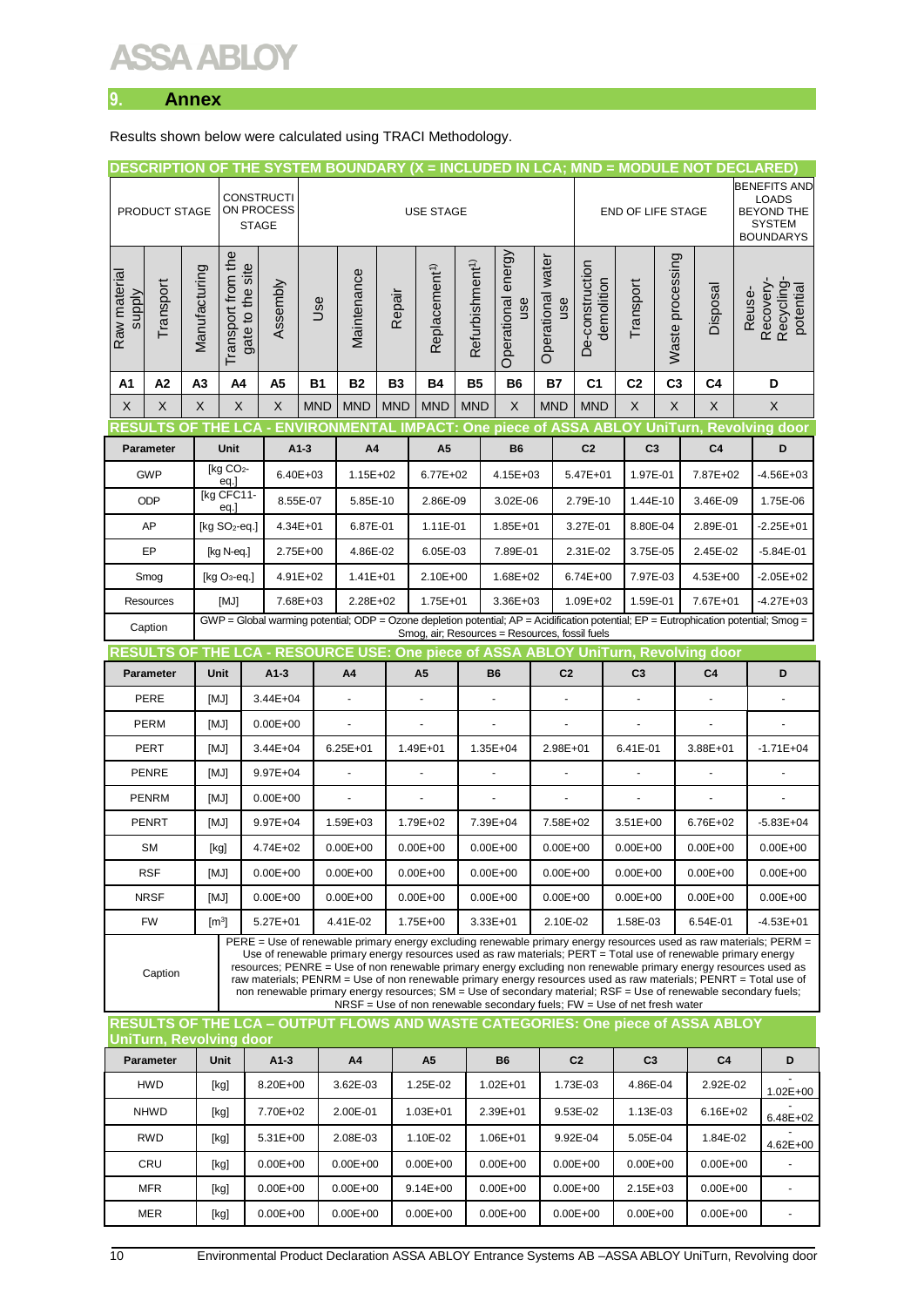# **ASSA ABLOY**

| EEE     | [MJ]                                                                                                                                                                                                                                                                              | $0.00E + 00$ | $0.00E + 00$ | 7.96E+02      | $0.00E + 00$ | $0.00E + 00$ | $0.00E + 00$ | $1.07E + 0.3$ |  |  |
|---------|-----------------------------------------------------------------------------------------------------------------------------------------------------------------------------------------------------------------------------------------------------------------------------------|--------------|--------------|---------------|--------------|--------------|--------------|---------------|--|--|
| EET     | [MJ]                                                                                                                                                                                                                                                                              | $0.00E + 00$ | $0.00E + 00$ | $2.23E + 0.3$ | $0.00E + 00$ | $0.00E + 00$ | $0.00E + 00$ | $2.96E + 03$  |  |  |
| Caption | $HWD =$ Hazardous waste disposed; NHWD = Non hazardous waste disposed; RWD = Radioactive waste disposed; CRU =<br>Components for re-use; MFR = Materials for recycling; MER = Materials for energy recovery; EEE = Exported electrical energy;<br>$EET = Exported thermal energy$ |              |              |               |              |              |              |               |  |  |